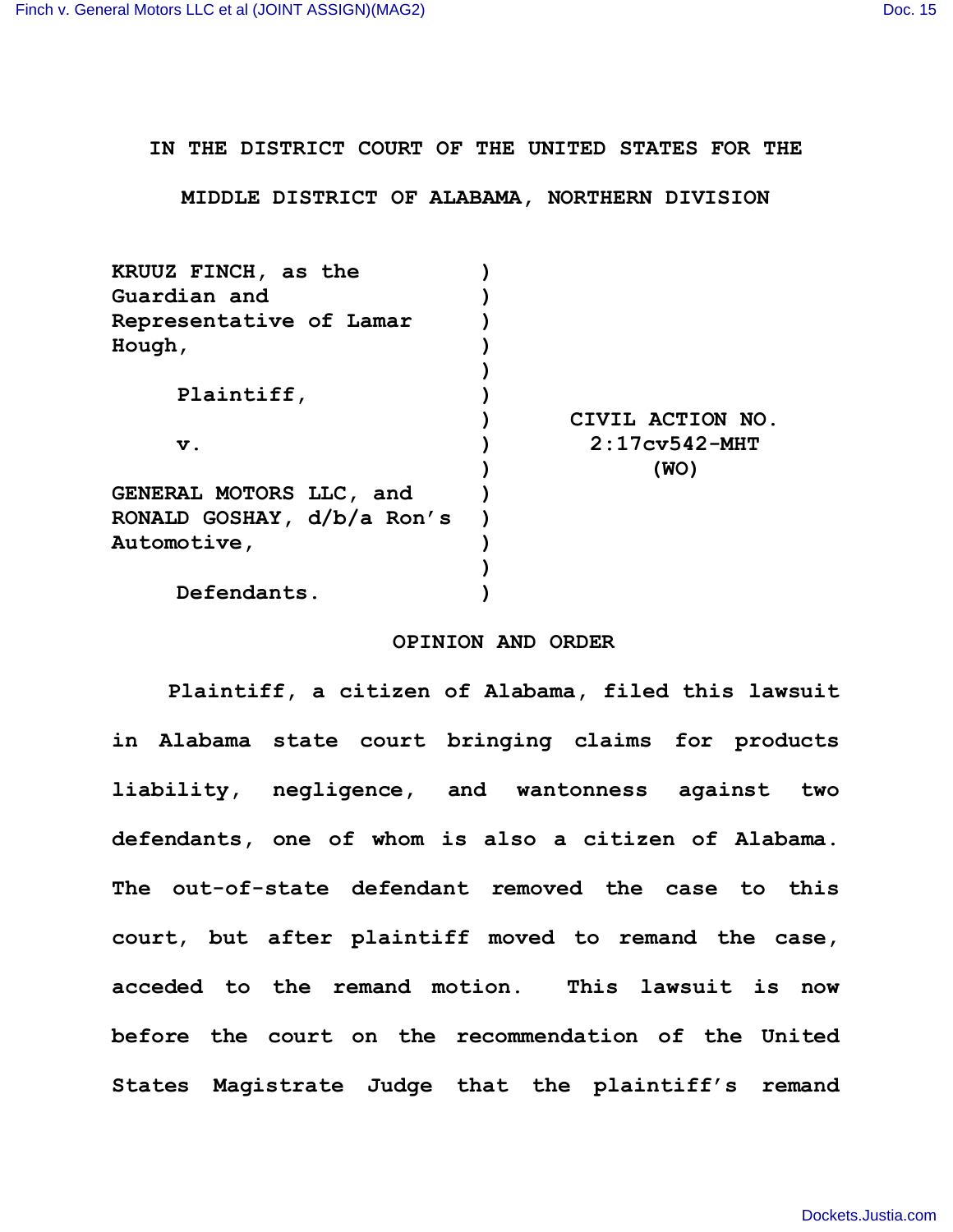**motion be granted and that the case be remanded to state court for lack of subject-matter jurisdiction. There are no objections to the magistrate judge's recommendation. Upon an independent and de novo review of the record, the court concludes that the magistrate judge's recommendation should be adopted.**

## **\*\*\***

**Accordingly, it is the ORDER, JUDGMENT, and DECREE of the court that:**

**(1) The magistrate judge's recommendation (doc. no. 14) is adopted.**

**(2) Plaintiff's motion to remand (doc. no. 10) is granted.**

**(3) This cause is remanded to the Circuit Court of Bullock County, Alabama.**

**(4) The pending motion to dismiss (doc. no. 3) is left pending for resolution by the state court.**

**The clerk of the court is DIRECTED to take appropriate steps to effect the remand.**

2